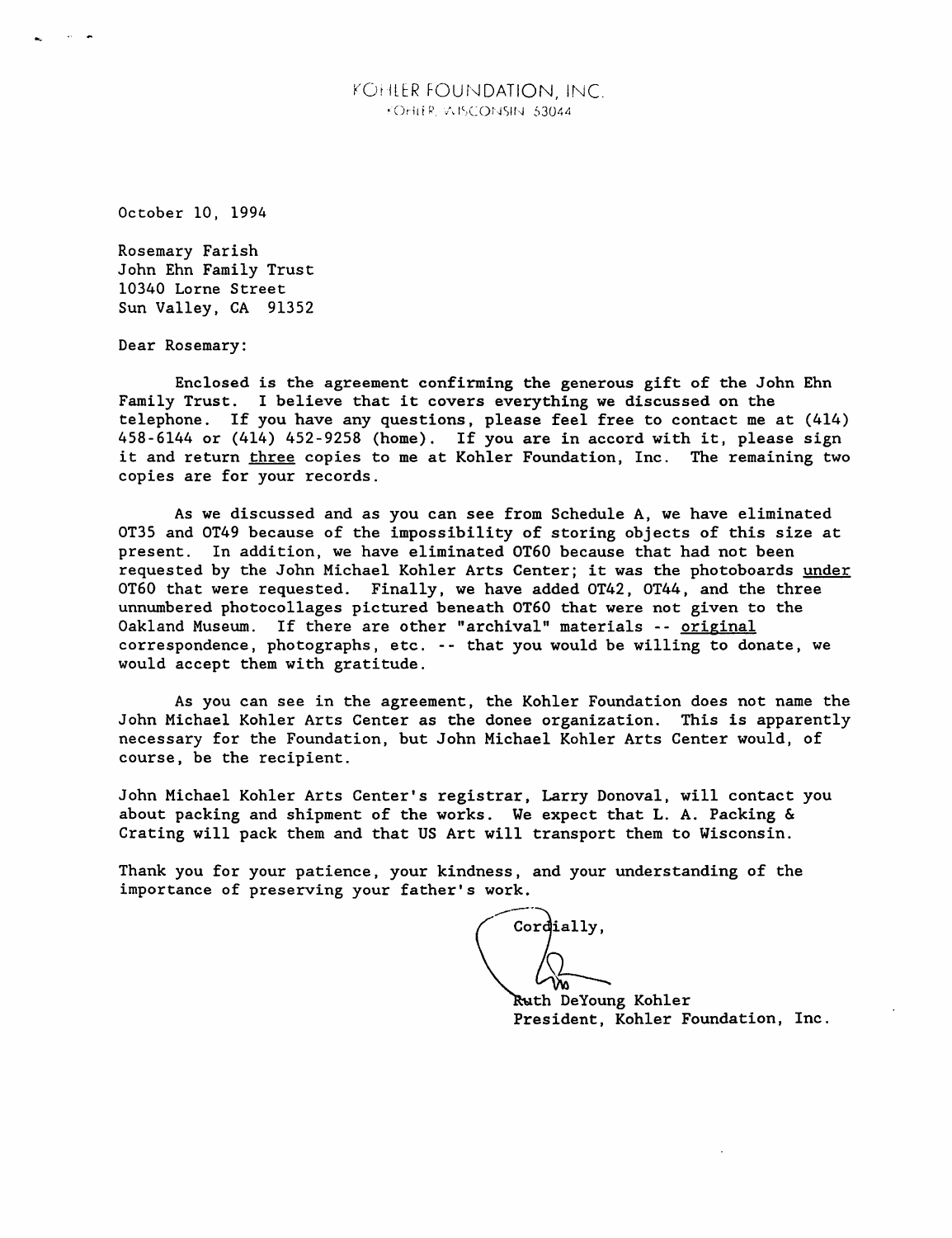## KOHLER FOUNDATION, INC. KOHIER, WISCONSIN 53044

## THE JOHN EHN COLLECTION

## ACQUISITION AND PRESERVATION AGREEMENT

This agreement is made this first day of October, 1994, between Kohler Foundation, Inc. (hereinafter referred to as KOHLER) and the John Ehn Family Trust (hereinafter EHN TRUST).

WHEREAS the EHN TRUST and KOHLER desire that the works of John Ehn be preserved, documented, and exhibited to the public as a cultural asset, the parties hereto, in consideration of their mutual promises, do for themselves, their heirs, and their assigns, agree as follows:

The EHN TRUST warrants that it holds full and unencumbered title to the works as described and itemized in Schedule A hereto, and the EHN TRUST hereby donates, transfers, and assigns to KOHLER all its right, title, and interest in those works, including all copyright or other intellectual property rights therein.

KOHLER gratefully acknowledges the EHN TRUST'S gift of the works and agrees as follows:

1. When the works are exhibited or reproduced in books or other media published/produced by KOHLER, the artist will be identified and the gift of the EHN TRUST will be acknowledged. When the works are exhibited or reproduced in books or other media published/produced by others, KOHLER will ask that the exhibiting/publishing/producing organization identify the artist and acknowledge the EHN TRUST.

2. KOHLER will assemble the works and provide initially for its preservation, professional conservation as necessary, and documentation. Thereafter, KOHLER will maintain the works and make a reasonable effort to exhibit all or a portion of them to the public and/or make them reasonably accessible to scholars.

3. KOHLER agrees that it will not deaccession any of the works for a period of at least five (5) years. If such deaccession becomes appropriate, it will be to other institutions who agree to the obligations herein.

4. KOHLER will consider lending the works for major exhibitions at other institutions that comply with all environmental conditions, security needs, insurance, payment of expenses incurred, and other loan requirements.

It is contemplated that, at some point, KOHLER will transfer the works to a nonprofit arts organization upon condition that the donee organization will assume KOHLER's obligations herein and will be financially, organizationally, and artistically qualified to do so. Such transfer shall be subject to reversion to KOHLER if the obligations herein are not met.